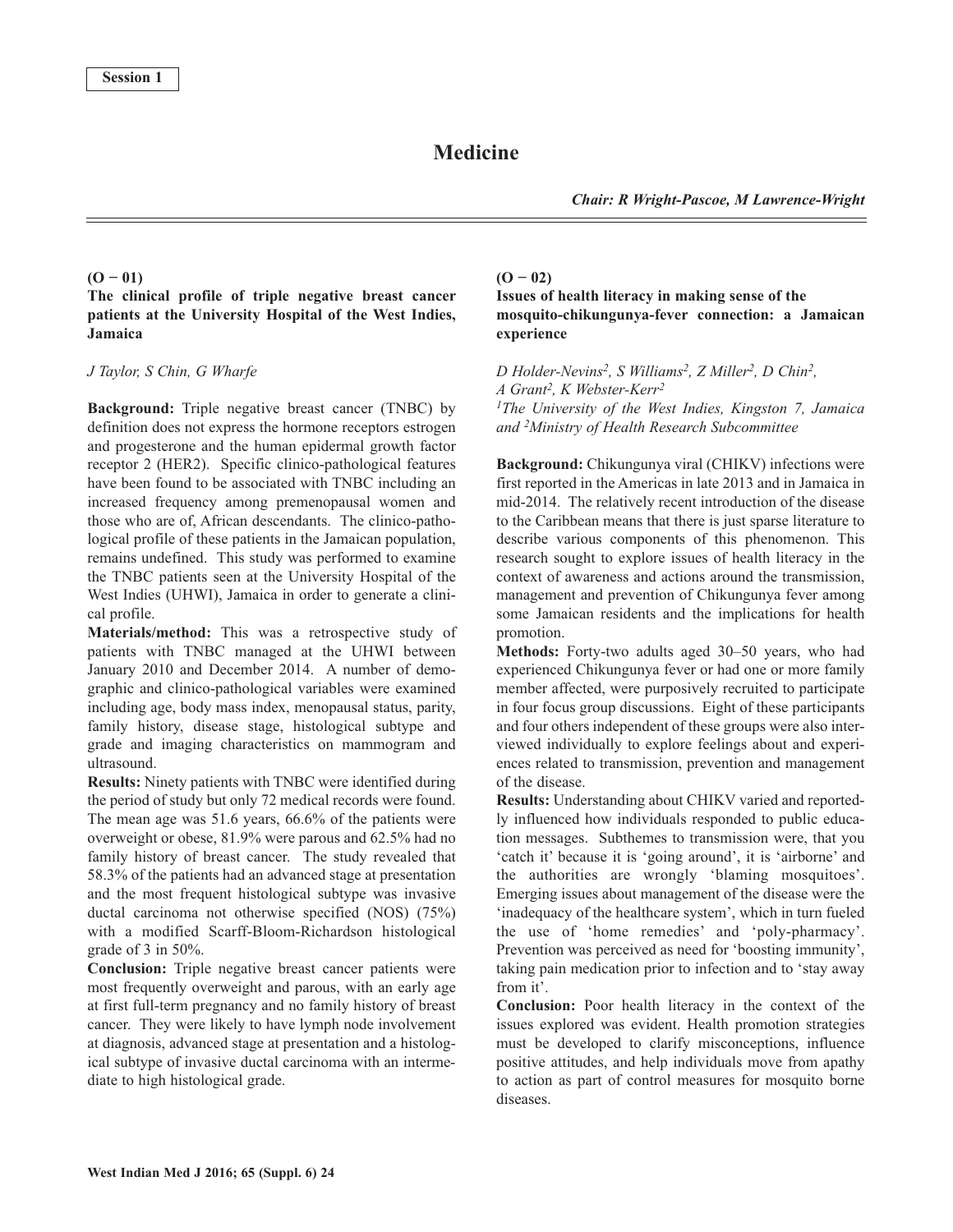### **(O − 03)**

# **Chikungunya virus infection associated arthralgia oneyear post outbreak in adult Jamaicans**

*O O'Sullivan1, T Campbell1, A Darby1, N Mourillon1, J Campbell1, T Melbourne1, V Green1, MD Jackson2 1Community Health Rotation Group A2, Department of Community Health and Psychiatry and 2Department of Community Health and Psychiatry*

**Background:** An outbreak of the Chikungunya virus (CHIKV) infection occurred in Jamaica between 2014− 2015. The disease is associated with symptoms that include arthralgia. This study seeks to determine the demographic and self-reported clinical characteristics of arthralgic adults one-year post the CHIKV outbreak.

**Methods:** Cross-sectional study of 306 clinic attendees, who had CHIKV, were consecutively enrolled from six Types 3 and 4 health centres in urban and rural areas. Subjects with arthralgic conditions were compared with those reporting no joint pains. Factors associated with moderate – severe arthralgia were determined by multivariable logistic regression.

**Results:** Seventy per cent of subjects (215/306) reported joint pain one-year after CHIKV outbreak (age: 47.6 ± 18.5 years). Medical consultation (35.8%) and laboratory confirmation (35.8%) were low. Slightly more than one-half of subjects (53.5%) had a pre-existing medical condition. The likelihood of moderate – severe joint pain one-year post CHIKV outbreak was higher among females (OR, 1.97; 95% CI:  $1.19 - 3.24$ ) and among subjects with pre-existing hypertension (OR, 5.04; 95% CI: 2.56, 9.95) and arthritis (OR, 6.12; 95% CI: 1.70, 21.99).

**Conclusion:** Arthralgia was an important feature one-year post CHIKV outbreak. These findings have implications for the recognition and management of arthritis.

### $(O - 04)$

# **Intra-uterine growth, early life socio-economic status and bronchial asthma among young adults in Jamaica: the Jamaica 1986 Birth Cohort Study**

*AO Olugbuyi1, TS Ferguson2, NO Younger-Coleman2, MK Tulloch-Reid2, JM Knight-Madden2, ME Samms-Vaughan1, DE Ashley3, AM McCaw-Binns4, RJ Wilks2 1Department of Child and Adolescent, The University of the West Indies, Kingston 7, Jamaica, 2Tropical Medicine Research Institute, The University of the West Indies, Kingston 7, Jamaica, 3School of Graduate Studies and Research, The University of the West Indies, Kingston 7, Jamaica and 4Department of Community Health and Psychiatry, The University of the West Indies, Kingston 7, Jamaica*

**Background:** We evaluated whether infant birth characteristics and maternal socio-economic status (SES) were risk factors for asthma in Jamaican young adults.

**Methods:** Data from the Jamaica 1986 Birth Cohort Study were analysed. Information on birthweight, birthlength, gestational age and maternal SES (education and occupation) were obtained from the cohort database. Interviewer administered questionnaires were used to collect data on doctor diagnosed asthma and current use of asthma medications. Poisson regression models evaluated associations between early life factors and asthma outcomes, adjusting for potential confounders.

**Results:** Analyses included 791 participants (362 males; 429 females) with mean age of 18.8 years. Prevalence of doctor diagnosed asthma and current use of asthma medications was 20.5% and 5.2%, respectively. There were no significant associations between birthweight or birthlength with either asthma outcome, however, preterm birth was associated with current use of asthma medications (RR 2.3, 95% CI: 1.05, 5.02, *p* = 0.010), adjusting for low birthweight, obesity and family history of asthma. Current obesity (RR 3.19, 95% CI: 1.51, 6.74) and family history of asthma (RR 2.2, 95% CI: 1.2, 4.1) were also associated with current use of asthma medications. In another model, family history of asthma was associated with doctor diagnosed asthma (RR 1.80, 95% CI: 1.32, 2.46), while maternal education was inversely associated with this outcome (RR 0.68, 95% CI: 0.48−0.98 [secondary *vs* tertiary]; 0.81, 95% CI: 0.47,1.38 [primary/all-age *vs* tertiary]).

**Conclusion:** Birth anthropometry was not associated with asthma outcomes among Jamaican young adults, however, preterm birth and family history of asthma were associated with use of asthma medications.

#### $(O - 05)$

### **An assessment of turnover time for elective surgeries at the University Hospital of the West Indies**

#### *J Ho-Sue, A Barnett, H Harding-Goldson*

*Section of Anaesthesia, University Hospital of the West Indies, Kingston 7, Jamaica*

**Objectives:** To measure the turnover time in the main operating theatre at the University Hospital of the West Indies (UHWI) and record delays of patient flow.

**Method:** An observational study was done on elective lists between March and June 2015. Data were collected on clock times for specific points in a patient's care in the operating theatre. Time intervals were calculated based on these clock times and any delays in these time intervals were recorded. The mean and mode of all the time intervals as well as the delays were calculated using the latest version of SPSS.

**Results:** The mean turnover time for the main operating theatre at the UHWI is 29.7 (SD  $\pm$  14) minutes. The longest turnover time recorded was 72 minutes and the shortest was eight minutes. There was also avoidable delays with first case start times, as most lists were found to be starting